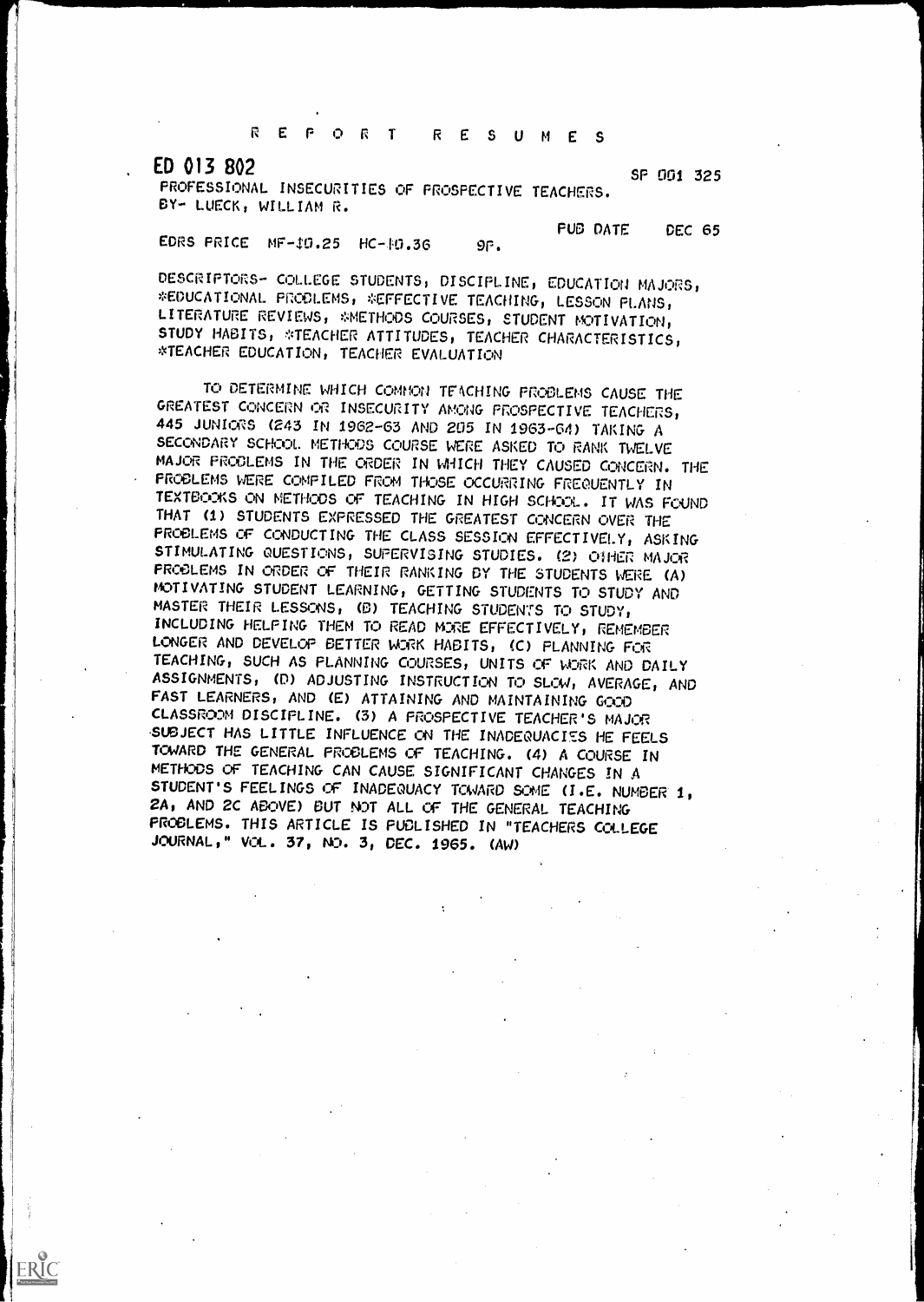**SPO 01325** OFFICE OF EDUCATION

# U.S. DEPARTMENT OF HEALTH, EDUCATION & WELFART

# Professional Insecurities of Prospective Teachers'

THIS DOCUMENT HAS BEEN REPRODUCED EXACTLY AS RECEIVED FROM THE PERSON OR ORGANIZATION ORIGINATING IT. POINTS OF VIEW OR OPINIONS Y William R. Lueck STATED DO NOT NECESSARILY REPRESENT OFFICIAL OFFICE OF EDUCATION PCSITION OR POLICY. I I I

> A UNIVERSITY that educates prospective teachers is responsible for providing them with adequate skills, knowledge, and understandings so that their first teaching experience will be successful. Attaining this goal should be a primary task of courses in methods of teaching.

#### Purpose of Study

The immediate purpose of this study was to determine which broad activities or general proboften encountered by teachers was compiled from those occurring frequently in textbooks on methods of teaching in high school. The twelve items also occur very frequently in other studies on the problems of student and inservice teachers. Some of these problems will be mentioned later.

#### Obtaining Student Reactions

The list of twelve problems (Table 1) was



lems in teaching caused greatest concern or insecurity among prospective teachers. The more fundamental purpose was to determine the major areas in high school methods courses that should be emphasized in order to help students overcome their feelings of inadequacy toward these areas and thus approach their first student teaching assignments with greater confidence.

### Determining Areas of Concern

are the most prominent. Remedial instruction can then be undertaken to allay the insecurities found. enter be under cancel to analy the histournies round.<br>Accordingly, a list of twelve general problems and insecurity you feel toward them Soloct

submitted for ranking to 240 juniors pursuing a course in secondary school methods during the second semester of the school year 1962-63 at Illinois State University. The rankings were obtained during the second class session in order to minimize the influence of the course on student opinion. The directions given to the student for ranking the problems follow:

The first step is to determine which fears and the step is to determine which fears feel to cope with these problems as you con-DR. LUECK is a Professor of Education, at *Illinois State* ... of it. Then select the one of the remaining University, Normal, Illinois.) Listed below are twelve major problems feel to cope with these problems as you contemplate your first teaching experience? Read and study all the problems and then rank them according to the amount of concern, inadequacy, and insecurity you feel toward them. Select the problem about which you feel the most concern and inadequacy. Place a "1" in front of it. Then select the one of the remaining problems that gives you the greatest feeling of

119

 $ERIC$ 

Teachers College Fourned

 $Dec.1965 \quad V. 37 \neq 3$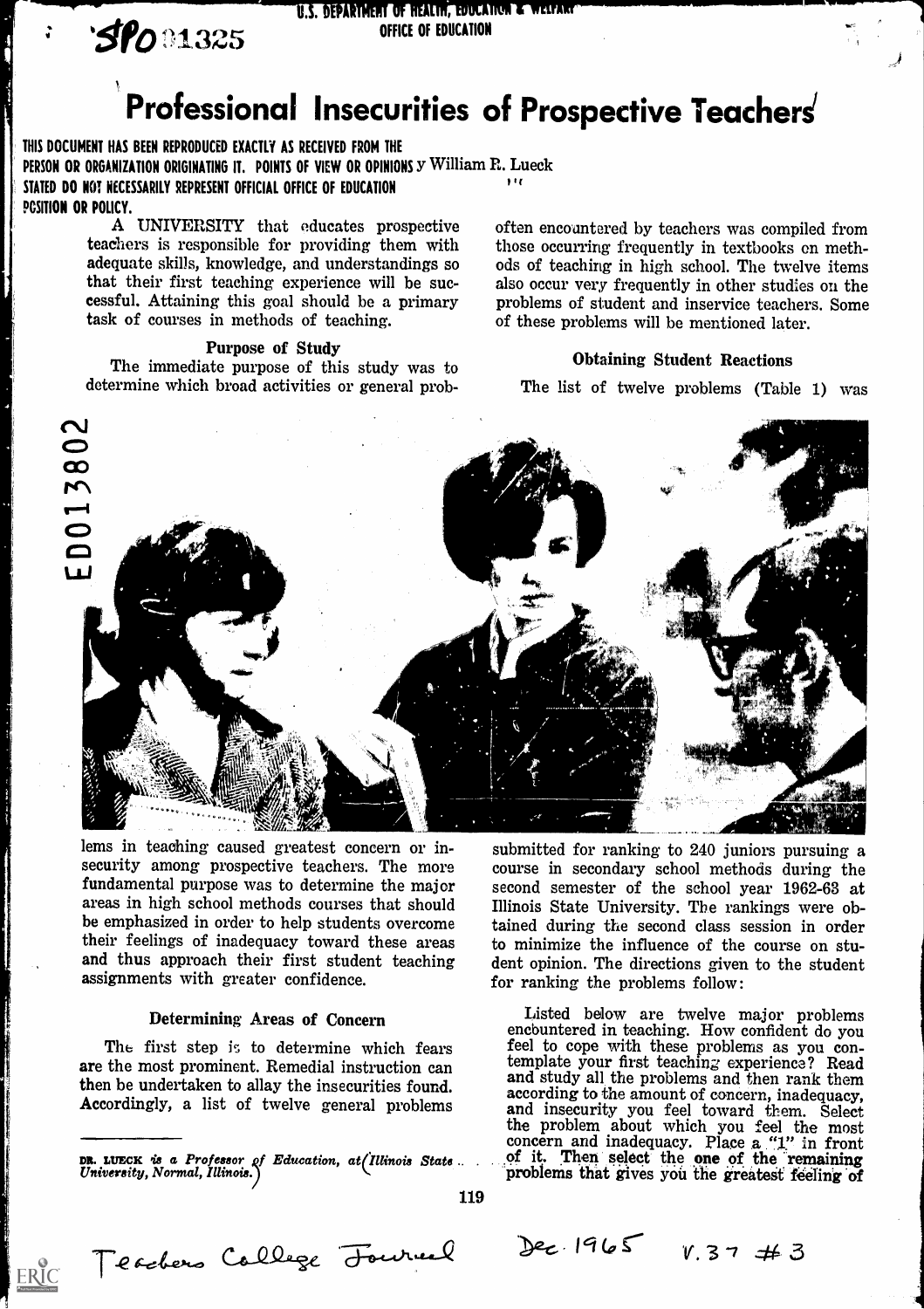concern, inadequacy, and insecurity. Place a "2" in front of this statement. Continue in this manner until all problems have been ranked. Do not sign your name.

During the second semester of the following year (1963-64) the same list was submitted for ranking to 205 junior students in secondary school methods. In addition to ranking the items this group was also asked to rate each item on a fivepoint scale according to the degree of inadequacy or insecurity felt toward the item, the number "5" indicating maximum inadequacy. It should be noted that in some of the tables which follow not all the student ratings were usable. There-

**ERIC** 

fore each table states the exact number of student reports on which it is based.

₫

 $\ddot{\bullet}$ 

## Evidence From This Study

Table 1 presents the twelve problems and the ranks assigned to them by both the 1963 and 1964 junior students. The highest rank or area of greatest concern in the opinion of these students was assigned to problem 2, "Conducting the class session effectively, asking stimulating questions, and supervising study." Problem 8 on motivating learning was rated third by the 1963 juniors and fifth by the 1964 students. Somewhat greater

|                                                                                                                                              |                                                                                                                                                                                                                          |                                                                  | 1964 Juniors       |                            |  |
|----------------------------------------------------------------------------------------------------------------------------------------------|--------------------------------------------------------------------------------------------------------------------------------------------------------------------------------------------------------------------------|------------------------------------------------------------------|--------------------|----------------------------|--|
| Problem*<br>Problem                                                                                                                          | Sum of<br>Rankings                                                                                                                                                                                                       | Rank<br>$(N=240)$                                                | Sum of<br>Rankings | Rank<br>$(N=1.81)$         |  |
| Planning for teaching, such as plan-<br>ning courses, units of work, and dai-<br>ly assignments.                                             | 1317                                                                                                                                                                                                                     | $6\phantom{1}6$                                                  | 973                | $\boldsymbol{4}$           |  |
| tively, asking stimulating questions,<br>supervising study.                                                                                  | 897                                                                                                                                                                                                                      | $\mathbf{1}$                                                     | 630                | $\mathbf 1$                |  |
| school, checking if textbooks and<br>supplies are available, etc.                                                                            | 2202                                                                                                                                                                                                                     | 10                                                               | 1742               | 10                         |  |
| you will teach-or "knowing your<br>stuff."                                                                                                   | 1284                                                                                                                                                                                                                     | $\bf{5}$                                                         | 1022               | $6\phantom{1}$             |  |
| Teaching students to study, includ-<br>ing helping them to read more ef-<br>fectively, remember longer, and de-<br>velop better work habits. | 1222                                                                                                                                                                                                                     | $\bf{3}$                                                         | 968                | $\bf{5}$                   |  |
| Adjusting instruction to slow, aver-<br>age, and fast learners.                                                                              | 1448                                                                                                                                                                                                                     | 7                                                                | 956                | $\bf{3}$                   |  |
| Attaining and maintaining good dis-<br>cipline in the classroom so that ef-<br>fective learning can take place.                              | 1233                                                                                                                                                                                                                     | 4                                                                | 1039               | $\overline{7}$             |  |
| ting students to study and master<br>their lessons.                                                                                          | 960                                                                                                                                                                                                                      | $\overline{\mathbf{2}}$                                          | 685                | $\boldsymbol{2}$           |  |
| Making effective assignments, ini-<br>tiating projects and activities.                                                                       | 1525                                                                                                                                                                                                                     | 8                                                                | 1153               | 8                          |  |
| Testing, evaluating, grading, the<br>work of students.                                                                                       | 1726                                                                                                                                                                                                                     | 9                                                                | 1278               | $9\phantom{.}$             |  |
| Living in the community, contribu-<br>ting to community efforts, and<br>working with local people.                                           | 2481                                                                                                                                                                                                                     | 12                                                               | 1876               | 12                         |  |
| tivity like the student council, ath-                                                                                                        | 2440                                                                                                                                                                                                                     | 11                                                               | 1780               | 11<br>$\sim 100$ m $^{-1}$ |  |
|                                                                                                                                              | Conducting the class session effec-<br>Getting ready for the first day of<br>Knowing well the subject matter<br>Motivating student learning, get-<br>Supervising an extracurricular ac-<br>letic club, or debating team. | *In subsequent tables reference to problems is by these numbers. | 1963 Juniors       |                            |  |

TABLE I RANK OF TWELVE TEACHING PROBLEMS

120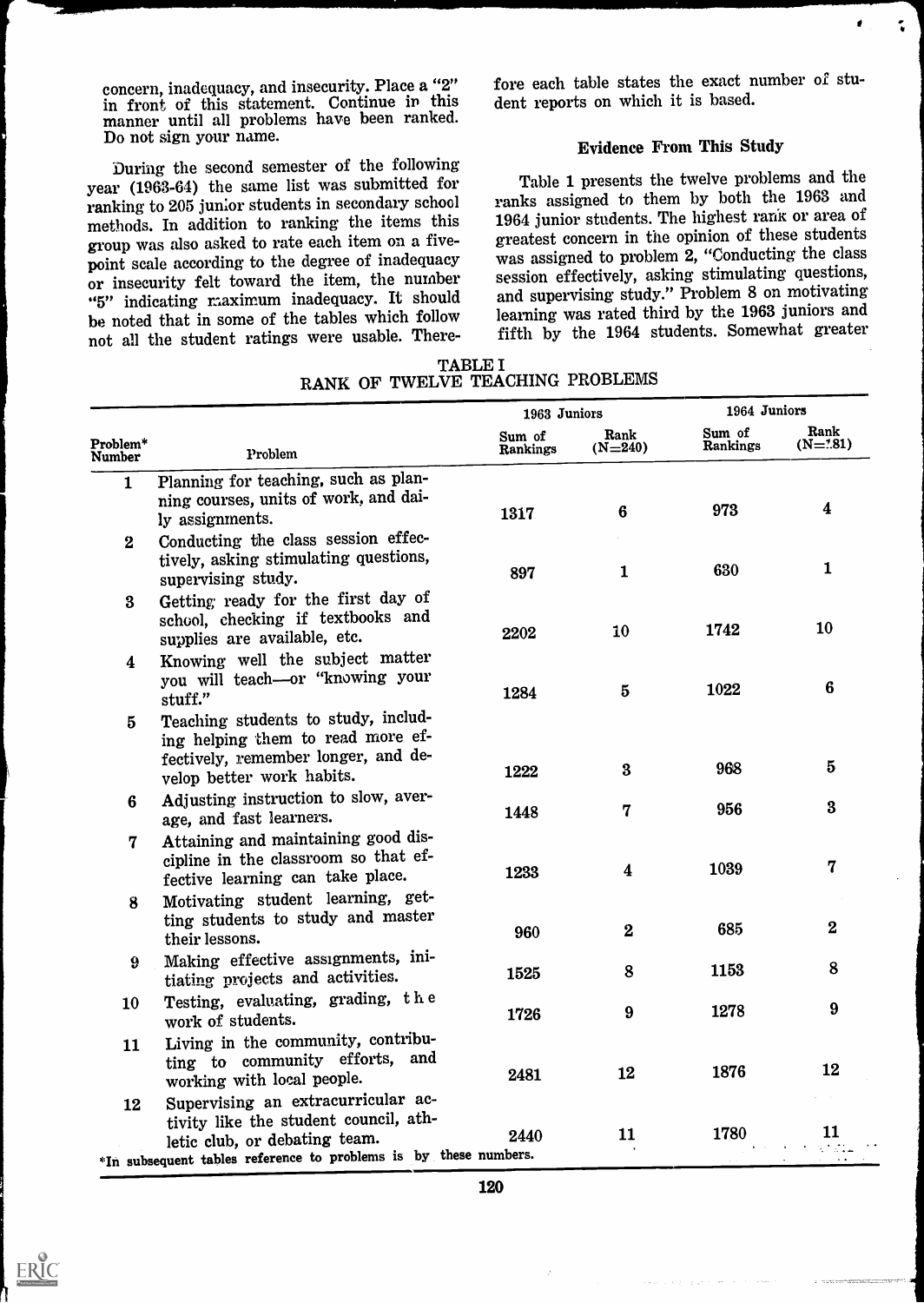| Problem          |                | Classes          |                |                  |                |                  |                |                  |                |                  |                   |                  |
|------------------|----------------|------------------|----------------|------------------|----------------|------------------|----------------|------------------|----------------|------------------|-------------------|------------------|
| <b>Number</b>    |                | A                |                | $\bf{B}$         |                | $\mathbf C$      |                | D                |                | $\bf E$          |                   | Total            |
|                  | Mean<br>Rating | Rank<br>$(N=32)$ | Mean<br>Rating | Rank<br>$(N=34)$ | Mean<br>Rating | Rank<br>$(N=26)$ | Mean<br>Rating | Rank<br>$(N=48)$ | Mean<br>Rating | Rank<br>$(N=33)$ | Mean<br>$(N=173)$ | Rank             |
|                  | 3.38           | $\boldsymbol{2}$ | 2.82           | 6                | 2.62           | $\boldsymbol{2}$ | 2.81           | $\overline{5}$   | 2.90           | $\boldsymbol{4}$ | 2.91              | 5                |
| $\mathbf{2}$     | 3.25           | $\boldsymbol{3}$ | 3.35           | 1.5              | 3.23           |                  | 3.10           | $\bf{2}$         | 3.23           |                  | 3.21              | $\bf{2}$         |
| $\bf{3}$         | 1.47           | 10.5             | 1.62           | 11               | 1.65           | 11               | 1.48           | 12               | 1.52           | 11               | 1.54              | 11               |
| $\boldsymbol{4}$ | 3.00           | 4.5              | 2.59           | 9                | 2.58           | 7                | 2.44           | 7                | 2.67           | 7                | 2.63              | 77               |
| $\bf{5}$         | 2.97           | 6.5              | 3.06           | 4                | 3.04           | 4                | 2.83           | 4                | 2.85           | $\overline{5}$   | 2.96              | $\boldsymbol{4}$ |
| $\boldsymbol{6}$ | 2.97           | 6.5              | 3.09           | 3                | 3.19           | 2.5              | 3.04           | 3                | 3.00           | $\bf{3}$         | 3.06              | 3                |
| 7                | 3.00           | 4.5              | 2.91           | $5\overline{)}$  | 2.23           | 9                | 2.65           | 6                | 2.69           | 6                | 2.71              | 6                |
| 8                | 3.41           |                  | 3.35           | 1.5              | 3.19           | 2.5              | 3.17           |                  | 3.21           | $\bf{2}$         | 3.27              |                  |
| 9                | 2.50           | 8                | 2.62           | 8                | 2.31           | 8                | 2.40           | 8                | 2.44           | 9                | 2.46              | 9                |
| <b>10</b>        | 2.31           | 9                | 2.65           | 7                | 2.85           | 5                | 2.27           | 9                | 2.46           | 8                | 2.49              | 8                |
| 11               | 1.22           | 12               | 1.44           | 12               | 1.46           | 12               | 1.50           | 11               | 1.39           | 12               | 1.41              | 12               |
| 12               | 1.47           | 10.5             | 1.65           | 10               | 1.77           | 10               | 1.73           | 10               | 1.65           | 10               | 1.66              | 10               |

TABLE 2 VARIABLES OF THE RATINGS IN FIVE CLASSES (1964)

discrepancies appear in the ratings of problems 6 and 7.

Another view of the concern expressed by the prospective teachers toward the twelve problems in the table may be obtained by a study of the summed rankings. Problems 2 and 8 with small sums clearly are areas of major student concern in both years. Student reaction to problems 1, 6, and 7 was somewhat variable for the two years. The students in both years agreed that the re- maining problems evoked the least concern or feeling of inadequacy.

How closely are the ranks for the two years related? It is obvious from Table 1 that seven of the twelve problems received identical rankings in both years. Further evidence of close relationship between the ranks is obtained from a rho correlation coefficient of .89.

The investigator questioned the validity of asking students to rank twelve problems in the descending order of the insecurity or feeling of inadequacy evoked by them. It was thought that the several items at the top of the list would be the degree of concern evoked by the twelve prob-<br>carefully evaluated but that the students, bored lems is given in Table 3. It shows the per cent carefully evaluated but that the students, bored by the task, would hasten through the remaining items without giving them adequate thought. Consequently, the 1964 juniors were asked to rank the problems from 1 to 12 and also rate each item on a five-paint scale as already explained. The investigator then found the mean rating for each of the twelve problems and ranked them on this basis. How do these ranks compare with the ranks assigned by the students ? Two of the ranks were identical, the remainder varied by only one point. The rho coefficient between the two rankings was

.96 and supports the conclusion that college students are able to rank a list of trelve problems according to the feeling of inadequacy evoked by them.

Reliability of Class Ratings. How dependable are the ratings from one class? The college teacher of a methods course seeking to adjust instruction to the needs of his class should have some evidence that the problems encountered by his students are applicable to larger groups. The data of Table 2 are helpful in answering this question. The table presents the mean ratings assigned to each of the twelve problems by the students in five classes. The mean rating for the total number of students on each problem and the corresponding rank are shown so that comparisons with any one class can readily be made. A study of the table reveals no great discrepancies in the means or ranks from class to class. Rank order correlation coefficients vary from .88 to .97. This the ratings from one class are indicative of the results from other methods classes.

Degree of Inadequacy. Further evidence as to the degree of concern evoked by the twelve probof the students that assigned each of the five ratings to the several problems. The problems frequently given ratings of "1" evoked little concern in these students. Problems 3, 11, and 12 are in this category. On the other hand, problems 2, 4, 5, 6, 7, and S are frequently given ratings of "4" and "5," and this is evidence that approximately a third of these students feel the need for considerable help in these areas. The outstanding fact shown by the table is the high per cent of the students assigning the ratings "2," "3," and



W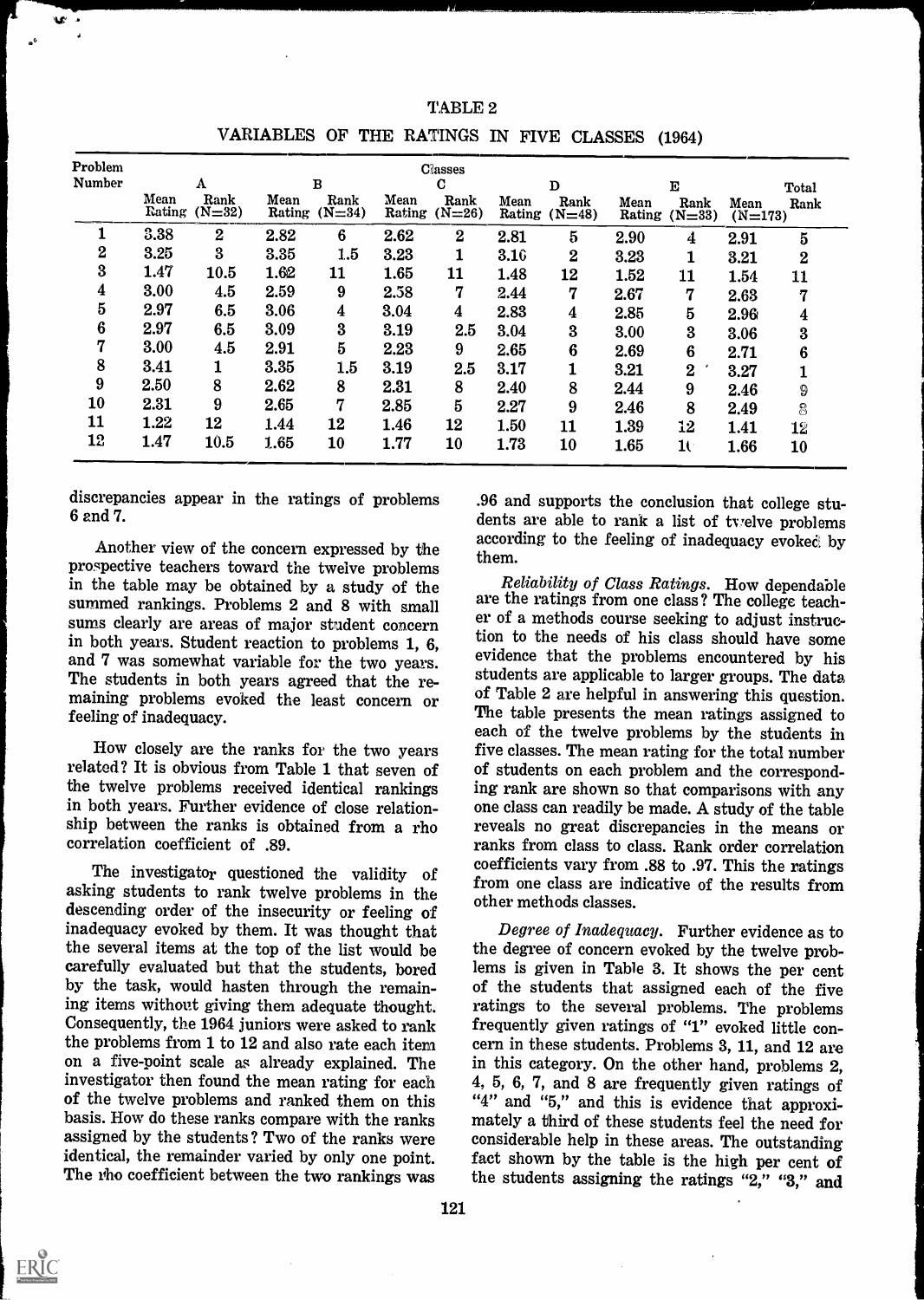| Problem       | Rating and Per Cent of Occurrence |      |      |             |             |  |  |  |
|---------------|-----------------------------------|------|------|-------------|-------------|--|--|--|
| <b>Number</b> | 1                                 | 2    | 3    | 4           | 5           |  |  |  |
| 1             | 8.5                               | 32.0 | 34.0 | 18.0        | 7.5         |  |  |  |
| $\bf{2}$      | 3.0                               | 26.0 | 33.5 | 24.5        | <b>13.0</b> |  |  |  |
| 3             | 62.0                              | 28.0 | 6.0  | 3.0         | 1.0         |  |  |  |
| 4             | 16.0                              | 33.0 | 22.5 | 19.0        | 9.5         |  |  |  |
| $\bf{5}$      | 6.0                               | 29.5 | 38.5 | 17.5        | 8.5         |  |  |  |
| 6             | 4.0                               | 22.5 | 40.0 | 23.0        | 9.5         |  |  |  |
| 7             | 12.5                              | 38.0 | 24.0 | 16.5        | 9.0         |  |  |  |
| 8             | 2.0                               | 24.5 | 34.5 | 24.5        | 14.5        |  |  |  |
| 9             | 11.0                              | 41.5 | 35.5 | <b>11.0</b> | 1.0         |  |  |  |
| 10            | 15.0                              | 43.0 | 27.0 | <b>12.0</b> | 3.0         |  |  |  |
| 11            | 68.5                              | 26.0 | 3.5  | 1.5         | 1.5         |  |  |  |
| 12            | 53.0                              | 36.0 | 7.5  | 1.0         | 2.5         |  |  |  |

Table 3 The Five Ratings and Their Per Cent of Occurrence  $(N=2.30)$ 

"4." These data indicate that more than threefourths of these students feel the need of some help with nine of the twelve problems used in this study.

Influence of the Student's Major. One would expect the prospective teacher's major to exert some influence on his reaction to the problems of teaching. The data of Table 4 do show slight changes among student ratings from five representative majors. Physical education majors rate "conducting the class session" lower than other majors, but they assign a higher rating to "testing, evaluating, and grading the work" of students. The remaining ratings are nearly identical to those of the other majors. The Rho coefficient between physical education and social studies is

.85 ; between mathematics and physical education it is .86. All coefficients between majors other than physical education were above .90. These data lend support to the contention that many of the problems of teaching are to a considerable extent common to teachers in all curricula.

ಾ

The Effect of a Methods Course. One of the five classes of 1964 juniors (N=31) was asked to rate the twelve problems before and after taking the course in high school methods. The mean initial ratings of this class were then compared with the mean final ratings of the five classes and the differences noted. The greatest reduction in feeling of inadequacy  $(t=3.99)$  was registered for problem 1 on planning instruction. Significant reductions were also reported for problems 2 and 8 concerned with conducting the class and motivating instruction. The ratios were respectively  $t=2.58$  and 2.39. Other problems in which there were considerable but statistically not significant reductions were 5, 7, and 10. Small reductions, all attributable to the sampling nature of this study, occurred in problems 4, 6, and 11, and very small increases in problems 3, 5, and 12.

When mean initial and final ratings for the one class of thirty-one students were compared results very similar to the above were obtained. However, in problem 1 the mean difference decreased but remained significt nt at the three per cent level  $(t=2.43)$ . In problem 10 the mean difference increased to significance at the four per cent level.

If a methods course is effective, it should instill in prospective teachers greater confidence toward teaching problems. The data reported in this section tend to support this contention especially in

Table 4 The InfLence of the Prospective Teachers Major

|                   | Major Subject                |                  |                |                  |                    |                  |                       |                  |                       |                  |
|-------------------|------------------------------|------------------|----------------|------------------|--------------------|------------------|-----------------------|------------------|-----------------------|------------------|
| Problem<br>Number | <b>Business</b><br>Education |                  | English        |                  | <b>Mathematics</b> |                  | Physical<br>Education |                  | Social<br>Science     |                  |
|                   | Mean<br>Rating               | Rank<br>$(N=31)$ | Mean<br>Rating | Rank<br>$(N=36)$ | Mean<br>Rating     | Rank<br>$(N=31)$ | Mean<br>Rating        | Rank<br>$(N=41)$ | <b>Mean</b><br>Rating | Rank<br>$(N=34)$ |
|                   | 2.74                         | 5                | 2.78           | 5                | 3.21               | $\bf{5}$         | 2.63                  | $6\phantom{1}6$  | 3.09                  | 5.5              |
| $\boldsymbol{2}$  | 3.32                         |                  | 3.17           | $\boldsymbol{3}$ | 3.55               | $\bf{2}$         | 2.95                  | $\bf{3}$         | 3.50                  |                  |
| $\bf{3}$          | 1.77                         | 12               | 1.36           | 10               | 1.65               | 10               | 1.56                  | 12               | 1.47                  | 11               |
| $\boldsymbol{4}$  | 2.65                         | 7                | 2.56           | $\overline{7}$   | 3.06               | $6\phantom{1}6$  | 2.49                  | 7.5              | 2.94                  | $\overline{7}$   |
| $\bf{5}$          | 3.13                         | 4                | 2.85           | $\boldsymbol{4}$ | 3.55               | $\bf{2}$         | 2.73                  | 4                | 3.09                  | 5.5              |
| 6                 | 3.19                         | 3                | 3.17           | $\boldsymbol{2}$ | 3.66               | $\boldsymbol{4}$ | 2.98                  | $\boldsymbol{2}$ | 3.12                  | $\boldsymbol{4}$ |
| 7                 | 2.68                         | $6\phantom{1}6$  | 2.72           | $6\phantom{1}6$  | 2.77               | 8                | 2.49                  | 7.5              | 3.14                  | $\bf{3}$         |
| 8                 | 3.26                         | $\boldsymbol{2}$ | 3.69           |                  | 3.55               | $\boldsymbol{2}$ | 3.07                  | 1                | 3.35                  | $\overline{2}$   |
| 9                 | 2.48                         | 8                | 2.47           | 8                | $2.81 -$           | 7                | 2.27                  | 9                | 2.56                  | 9                |
| 10                | 2.35                         | 9                | 2.47           | 9                | 2.42               | 9                | 2.66                  | $\overline{5}$   | 2.62                  | 8                |
| 11                | 1.89                         | 11               | 1.19           | 12               | 1.58               | 12               | 1.68                  | 11               | 1.41                  | 12               |
| 12                | 1.94                         | 10               | 1.42           | 11               | 1.61               | 11               | 1.71                  | 10               | 1.68                  | 10               |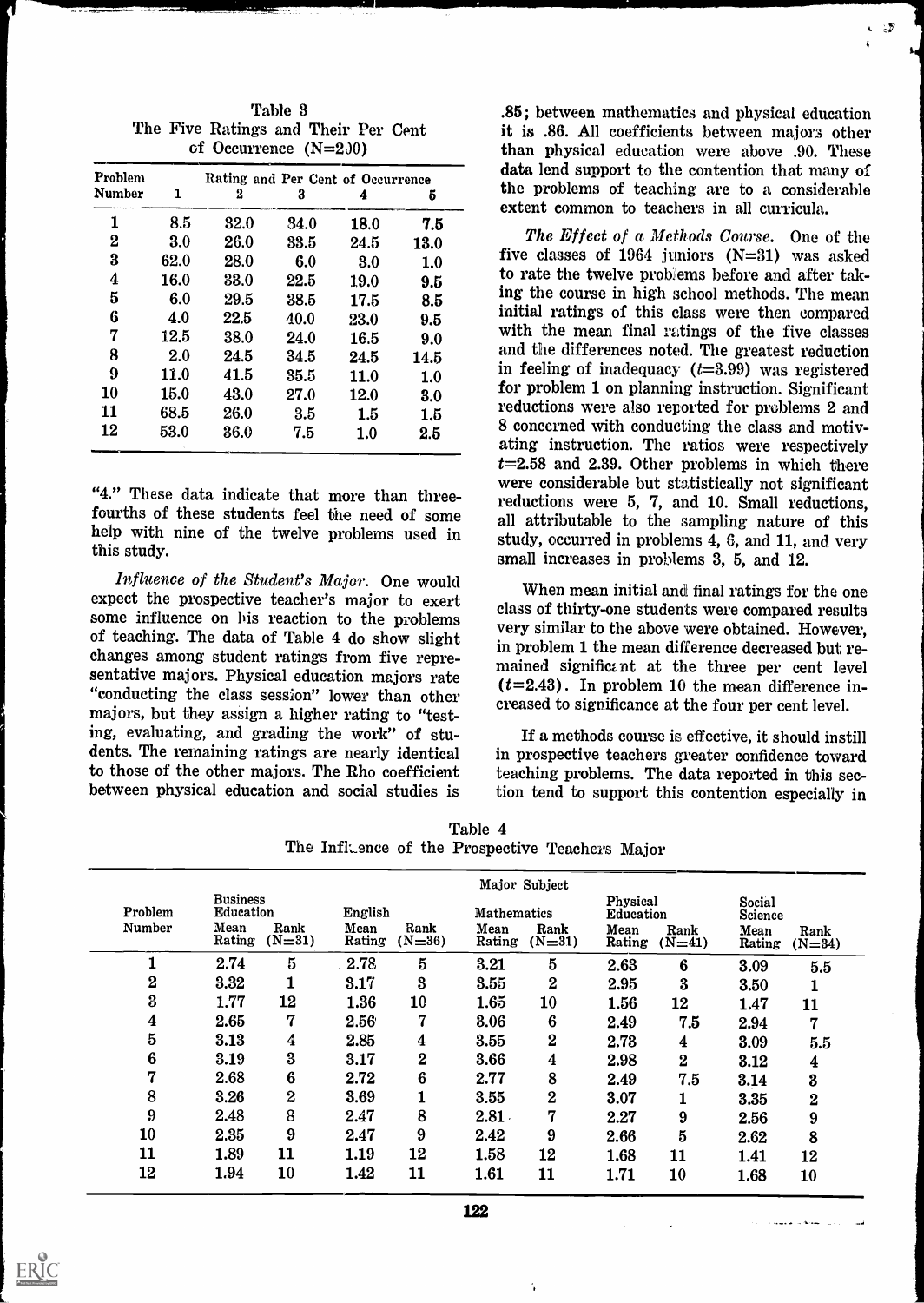such topics of a methods course as preparing units of work, lesson plans, and tests. It should be noted that in these phases of the course the prospective teacher does the same task as the inservice teacher. When the student in a methods course cannot test the effectiveness of his learning, as in maintaining discipline and teaching pupils to study, the  $(1)$ <br>reduction in his feeling of inadequacy seems to be  $(2)$ reduction in his feeling of inadequacy seems to be less marked. Valid conclusions cannot be drawn<br>**from a** small sample, and the whole problem re- (3) from a small sample, and the whole problem re- (3)<br>quires further investigation. (4)

## The Evidence from Related Studies

The basic purpose of this study was to assist (6) teachers of methods courses in determining the relative amount of emphasis to give the topics (7) they teach. But a teacher of methods cannot build his course entirely on anticipated problems. To (8) him experienced difficulties should be the foundation of his course. There are many studies on the tion of his course. There are many studies on the  $(9)$ <br>problems encountered by student and inservice  $(10)$ teachers, and the majority of them report very similar results. Thus the writer's task was simplified to summarizing and using the results of a relatively small number of them.

Comparison with Other Studies. The results from this study vary somewhat from Hutton's findings. He reported that in a Canadian college maings. He reported that in a Canadian college secondary student teachers and their 96 super-<br>of education the students were more concerned visors also places the problems of discipline first<br>about classroom discipline th about classroom discipline than any other problem.<br>His data were gathered thirty years ago and are<br>not fully applicable today. Cars, more recreational and abilities  $(10\%)$ , adapting instruction to needs<br>and abilities  $(8$ facilities, and television today compete with the school for the student's time and aggravate the problem of motivating learning. This fact is reflected in the ratings by today's prospective teachers. The explosion in knowledge and better facilities for acquiring it enable today's students to be Wey<sup>5</sup> requested 132 student teachers to report well informed, and some beginning teachers view their difficulties three times during twenty-two them as keen competition. Note that "knowing weeks. Their supervisors reported their observathem as keen competition. Note that "knowing the subject matter" was given a rank of five by the 1963 juniors.

mentary school teachers, according to Hefferman,<sup>\*</sup> who published his findings in 1958. In the present who published his midlings in 1958. In the present sing the lesson and guiding discussion  $(4.3\%)$ prospective high school teachers are aware of this problem but do not feel it as keenly.

Batchelder' classified 4,380 specific difficulties

ERIC

reported by more than a thousand student teachers and their supervisors into 49 areas. He found that ten areas accounted for nearly three-fourths of all the difficulties encountered. These ten and their percentages of the total were:

- (1) Handling problems of discipline (11% )
- (2) Stimulating interest and motivating re- sponse (10%)
- (3) Presenting lessons and guiding discussion  $(10\%)$
- (4) Lacking an effective teaching voice (7% )
- (5) Lacking a dynamic personality (7%)
- (6) Developing poise, confidence, and emotional stability (6%)
- (7) Planning activities, materials, and proce- dures (5 % )
- (8) Adapting instruction to student needs, interests, and abilities  $(5%)$
- (9) Questioning  $(4.5\%)$
- (10) Budgeting time and controlling tempo (4%)

It should be noted that "command of subject," favorite of content teachers, is not among the first ten difficulties.

Lauby's<sup>4</sup> analysis of problems reported by  $226$ discussion (10%), adapting instruction to needs and abilities (8%), planning learning activities (7%), motivating student interest and response (6%), and lacking poise, confidence, and emotional stability (6%). For the remaining areas the per cent of occurrence was less than five.

Adjusting instruction to the varying abilities the deficiences in equipment, physical conditions, of the learner was the foremost problem of eletheir difficulties three times during twenty-two tions at the same times. Problems of student control (11%) and motivation (8%) headed the list. Handling classroom routine (6%) and adjusting and materials  $(6\%)$  were third and fourth. Lacking an effective teaching voice (4.5 %) and presentshowed greater prominence than in other studies by assuming seventh and eighth positions.

<sup>2</sup>H. Heffernan, "What Is Your Biggest Problem?" Grade 5Herbert W. Wey, A Study of the Difficulties of Student Teacher, LXXVI (December, 1958), p. 58.<br>Teachers and Beginning Teachers in the Secondary Schools

of Michigan, 1942), 382 pp.

**iCecilia J. Lauby, An Analysis of the Student Teaching**<br> **IHarry K. Hutton, "Discipline - the Hardy Perennial,"** Program at Indiana University (Bloomington: Indiana<br>
University, 1949), p. 120. Program at Indiana University (Bloomington: Indiana

<sup>3</sup>Howard T. Batchelder, An Analysis of Student Teachers' as a Basis for the Improvement of Teacher Education with<br>Difficulties in Directed Teaching (Ann Arbor: University Particular Reference to the Appalachian State Teache Particular Reference to the Appalachian State Teachers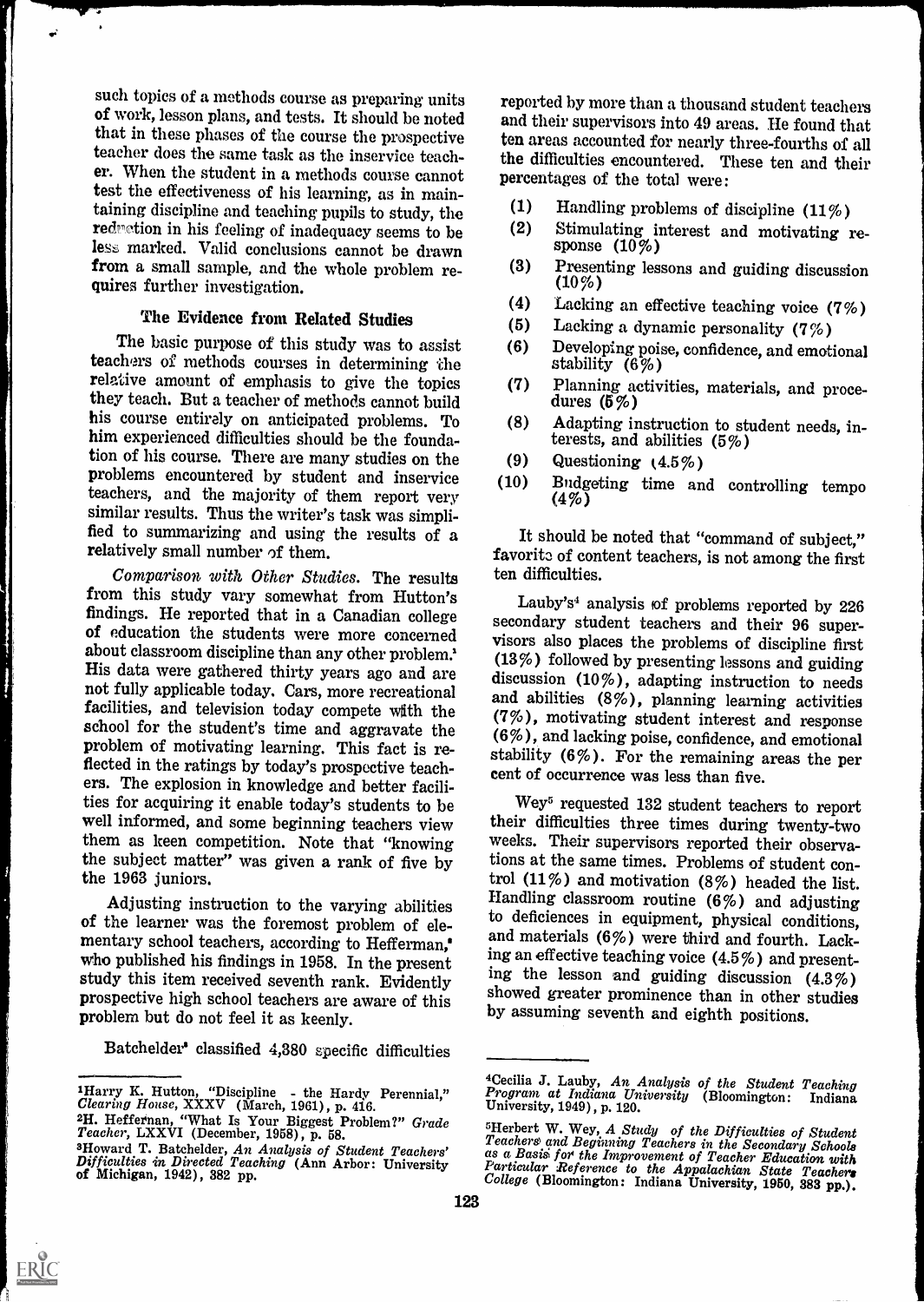Planning learning activities (11%) and presenting the lesson and conducting discussion (8%) were given second and fourth positions in a list of difficulties compiled by Stephens.° These two categories are given a much higher rank here than in other studies. Adapting instruction to students (6%) and lacking poise and self-confidence also have a higher rank in this study.

Problems of student control  $(13\%)$  and motivation (9%) occupy first and fourth positions in McCreery's list of teaching difficulties, but planning instruction  $(12\%)$  and presenting the lesson and guiding class discussion  $(10\%)$  hold second and third positions respectively. Adapting instruction  $(7\%)$  and handling routine factors  $(4\%)$ are in fifth and sixth positions.7

Hanson's° study presented a departure from the usual procedure of reporting the frequency of experienced difficulties or the per cents of their total. He asked student teachers and their supervisors to rank 43 teacher activities according to their difficulty. The three activities ranked most difficult were in their order: (1) stimulating interest through skillful questioning, (2) providing for individual differences, and (3) getting all students to participate.

How do students view their ability to cope with the problems of teaching before and after they have done their student teaching? Hrudka° answered this question in an extensive investigation at Indiana University. In addition to new data gathered, he also summarized many studies concerned with the difficulties encountered by student teachers including several cited in this report. Problems that were rated significantly more difficult after student teaching were handling routine matters in the classroom and speaking in an effective teaching voice. Planning instruction and evaluating student achievement were rated less difficult after the student teaching experiences. He also noticed a curricular influence. Lack of command over subject matter, never ap-

pearing among the five foremost difficulties in the many studies he summarized, was rated less difficult after student teaching by majors in art and more difficult by majors in social studies. In the great majority of problems encountered by student teachers Hrudka found no significant difference in difficulty before and after student teaching.

#### Aid to Interpret the Study

When a study uses ranks in summarizing data it is open to the criticism that the opinion of one person can change a rank. To offset this difficulty the sums of the ratings or the means of the ratings are used in this study. These statistics are more indicative of group opinion.

The reports of anticipated and experienced difficulties from prospective teachers contain some obvious omissions. For example, none of the studies found by the writer mention the teacher's role in curriculum or in formulating school philosophy. Nor do these studies mention any difficulties encountered with the new procedures such as team teaching and programmed instruction. Nevertheless, many teachers will eventually meet these problems. Hence some attention must be given these procedures in methods courses even though the beginning teacher may not find immediate use for them.

Many prospective teachers and some supervisors do not recognize certain hidden difficulties in the learning situation and hence cannot report them. An example is "teaching students to read and study more effectively." A student who lacks effective study habits is not necessarily an overt disturbing factor in the classroom. His low attainment may be attributed to a lack of ability and his real trouble remain undetected.

Some areas of teaching naturally lead to more troubles for the teacher. During a class session there may be a dozen minor disturbances in discipline, and this number would be reported. But during the same session the teacher may use only one motivating procedure, and only this one would be reported. It follows that when a study reports teaching difficulties in terms of frequency, situations involving student control nearly always attain the highest rank. This fact should be remembered in interpreting such studies. It does not follow that maintaining classroom discipline causes the greatest concern or feeling of insecurity in the teacher merely because disciplinary situations occur most frequently. Studies that require the prospective teacher to report the areas that give him the greatest feeling of inadequacy

<sup>°</sup>William C. Stephens, An Analysis of the Twelve HOW' Program of On-Campus Student Teaching in the Secon- dary Schools at Southern Illinois University (Bloomington: Indiana University, 1955), 311 pp.

<sup>7</sup>Gene S. McCreery, An Analysis of the Student Teaching Program in the Secondary Schools of Ball State Teachers College (Bloomington: University of Indiana, 1953, 272 pp.).

<sup>°</sup>Ernest M. Hanson, "Classroom Difficulties of Student Teachers," in Scientific Method in Supervision (New York: Teachers College, Columbia University, Bureau of Publi- cations, 1929), pp. 106-129.

<sup>°</sup>Quinn L. Hrudka, Changes That Take Place As a Result of Student Teaching in Students' Concepts Concerning Their Ability To Deal With Selected Problems of Student Teachers (Bloomington: Indiana University, 1962, 168 pp.)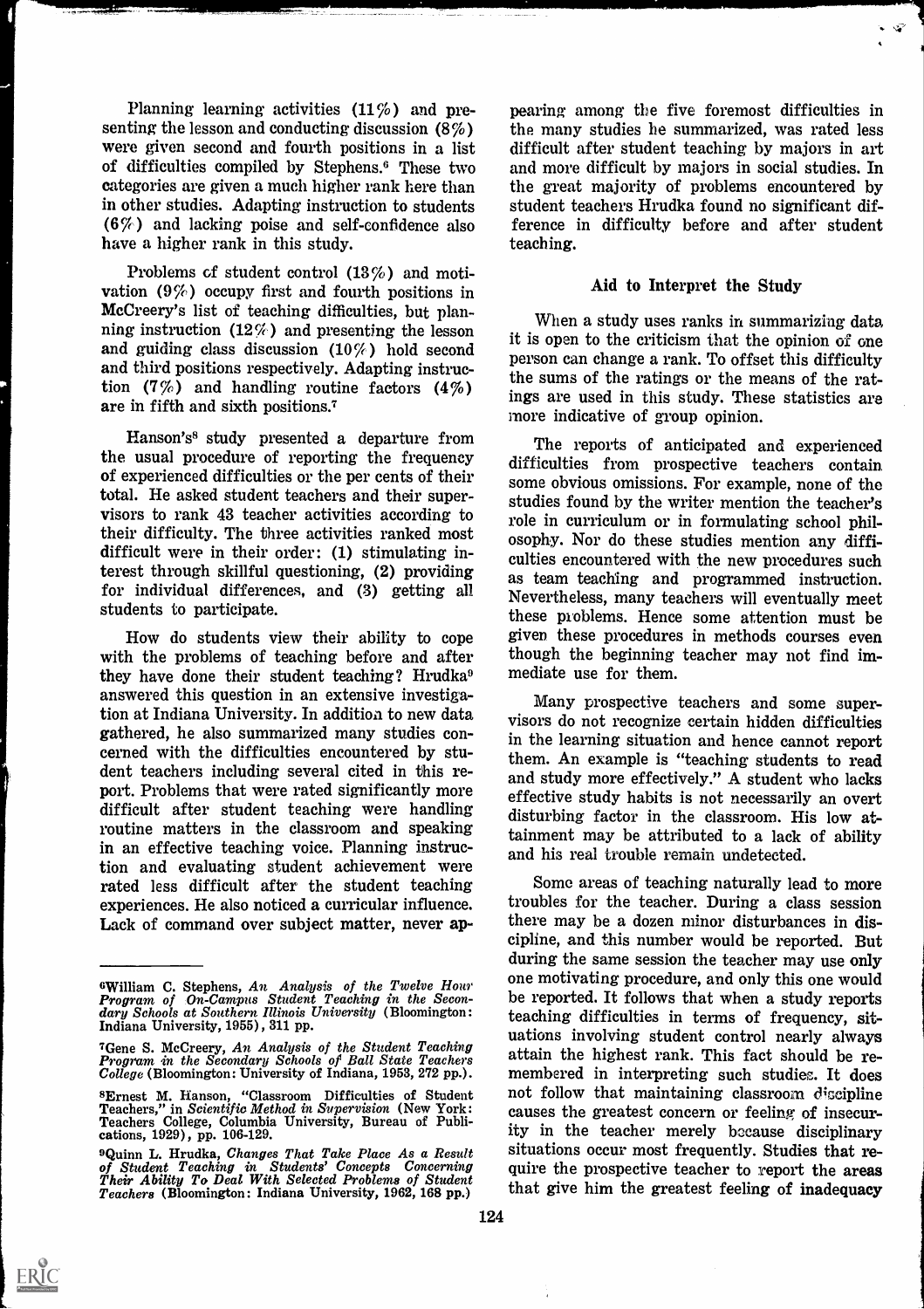have consistently shown that discipline ranks below such problems as "motivating the student" or "presenting the lesson effectively."

## Concluding Statements

The findings from this study and from the summaries of related studies seem to justify these statements.

- (1) Juniors in college who are beginning their  $\begin{array}{ccc} (8) & A & \text{course} & \text{in methods of teaching makes} \\ \text{first course in high school methods feel & \text{simification} \\ \end{array}$ most inadequate toward conducting the ulating questions and supervising study.
- (2) Of almost equal concern to these prospective teachers is the problem of motivating student learning.
- A third area of concern is the problem of teaching students to read and study more effectively.
- Planning for teaching, knowing your subject, and maintaining discipline are problems that evoke considerable feeling of inadequacy.
- (5) A college instructor of several methods classes will find the inadequacies expressed by one large class indicative of similar difficulties in the other classes.
- (6) Approximately one-fourth of the prospective teachers feel the need of considerable help on half of the general problems of

teaching investigated in this study. Per-<br>haps three-fourths of the juniors expressed some inadequacy toward ten of the twelve problems.

- (7) A prospective teacher's major subject has only a small influence on the inadequacies he feels toward the general problems of teaching.
- significant changes in a student's feeling of inadequacy toward some but not all of the general problems of teaching investigated in this report.
- (9) The major topics of a course in high school methods in order of decreasing emphasis follow:
	- (a) Development interest and motivating students.
	- (b) Presenting lessons effectively and guiding class discussions.
	- (c) Attaining and maintaining discipline,
	- (d) Adapting instruction to student needs, interests, and abilities.
	- (e) Planning activities, materials, and pro- cedures.
	- (1) Teaching effective reading and study habits.
	- (g) Testing, evaluating, and grading the work of student.
		- U.S. DEPARTMENT OF HEALTH, EDUCATION & WELFARE OFFICE OF EDUCATION

mum of zero semester hours to a maximum of seventy semester hours of preparation. By 1963 the Institutions included in this investigation indicat-<br>ed a minimum of zero semester hours to a maxi-<br>matter field of specialization. This charge manne mum of thirty semester hours. The 1953 average semester hour requirement in this category was semester nour requirement in this category was teacher education for greater subject matter com-<br>33.3 hours as compared to the 1963 average of 9.5 petency on the part of all teachers, elementary<br>semester hours. The average quirement in subject matter preparation in the institutions included in this investigation decreased 23.8 hours during the ten year period.

vestigation indicate a trend toward allowance of more student choice in course selection. This is evidenced by the reduction in prescribed subject matter preparation to an average requirement of 9.5 semester hours in the colleges investigated.

Censorious Literature and Curriculum Change i<sub>i</sub> person or organization opiginating it, points of view on opinione PERSON OR ORGANIZATION ORIGINATING IT. POINTS OF VIEW OR OPINIONS STATED DO NOT NECESSARILY REPRESENT OFFICIAL OFFICE OF EDUCATION TPORITION OR POLICY.<br>quirement of 33.3 semester hours, permits the

matter field of specialization. This change more nearly complies with the demand of the critics of petency on the part of all teachers, elementary and secondary.

Summary of changes. The findings of this in-<br>strategy in hormony with the latter factor of the line of the local control of the local control of the local control of the local control of the local control of the local cont The investigation further revealed a 2.6 semester hour decrease in the professional education in harmony with the desires of the critics of teacher education curriculums for a decrease in proliferation of professional education courses.

> The only area investigated that showed a gain in the average semester hour requirement of stu-

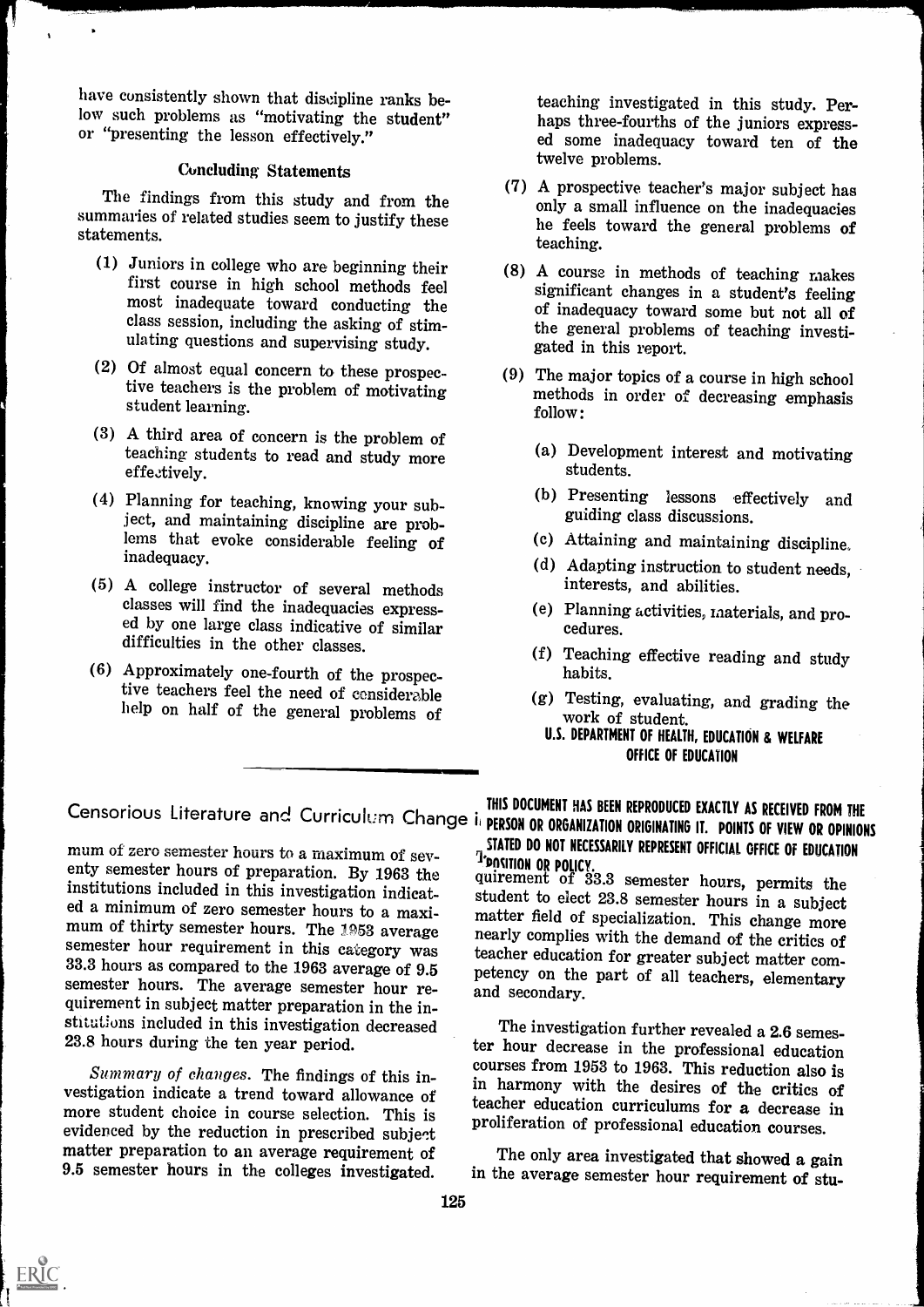dents preparing to teach at the elementary level was the area of methods courses. As has been stated, however, this increase was very slight, consisting of an increase of .6 semester hours over the ten year period.

The average increase in electives from 1953 to 1963 was 25.8 semester hours. This represents an average increase of 20 per cent in elective or subject matter specialization permitted in 1963 when compared with the 1953 average.

## Anticipated Curriculum Change

In response to the request for information concerning anticipated curriculum changes in the elementary teacher preparation program, the following data were secured:

- (1) Of the institutions polled, 27 per cent anticipated little change since they had just recently completed extensive curriculum revision.
- $(2)$  Of the institutions polled, 46 percent anticipated little immediate change.
- Of the institutions polled, 27 per cent in- dicated that major changes were presently

being instituted in their curriculums for prospective elementary teachers. The anticipated changes include a five-year plan, a more liberal education, less methods courses required, more subject matter preparation, and less professional prep- aration.

or

#### Interpretations

There is a question whether the changes reflected in this investigation have occured as a result of censorious literature or are the product of continuing research and development being conducted by educators themselves. One important fact is very obvious, however: The preparation of elementary teachers is changing. The changes being made are not so extensive as the more vociferous critics of teacher education wish, but certainly they are more extensive than desired by conservatives in education. The changes which have been completed are calculated, logical, and carried out without disrupting the total program. This deliberate, continued evolution would seem to be much less disruptive than the wholesale changes advocated in much of the recent censorious literature.

Professional Negotiations for Improved Communications, Efficiency, and Morale (Cont. from p. 102)

defined as the instrument by which the vast abilidefined as the instrument by which the vast abili-<br>ties of the teaching profession can be invoked in the racy, and could not fulfill the historic mission of the solution of perplexing educational problems. It is the agent by which the barriers to intelligent communication can be penetrated and the vested<br>interests and the abilities of all the parties con-<br>In Indiana, the legislature gave to the towninterests and the abilities of all the parties concerned can be integrated into an effective program.

The ancient concept of employer-employee relationships based on the paternalistic idea, the benefactor-beneficiary pattern, has given way to a concept of intelligent and equal participation of all parties concerned within the framework of a proper allocation of authority.

taken place for all of the years we have had public schools. It took place when the first school trustee  $\begin{array}{c} \text{gage} \text{ The teacher} \text{ is } \text{total year, you must not} \text{.} \\ \text{emnoved the first teacher and made a bargain as} \end{array}$  is the teacher a given time before his dismissal, employed the first teacher and made a bargain as to the time, place, and conditions of work.

The requirements of the job of a teacher at that time were meager. Yet, in those early years, the people of the state through the state legislature the average class load will be reasonable, you must observed that the hit-and-miss, highly unequal employment conditions prevailing in the various comployment conditions prevailing in the various com-<br>munities of the state could not produce the kind of and experience.

racy, and could not fulfill the historic mission of the state agency for creating and operating such a system.

ships massive grants of authority and duty to establish and operate schools. But, step by step, the legislature saw that such grants of power and authority to a thousand local agents is bound to create chaos, inequality, and in many cases, injustice and low quality education.

Professional negotiation is not new. It has must engage the teacher for the total year, you<br>en place for all of the vears we have had public must enter into a written contract, you must en-In one law after another the state legislature said you must pay a certain minimum salary, you gage the teacher for the total year, you must notiyou must under certain circumstances give him the reasons for his dismissal, you must refrain from employing any teacher who is not properly licensed in his field, you must assign pupils so that deduct from his salary for retirement years, and and experience.

 $\ddot{\cdot}$